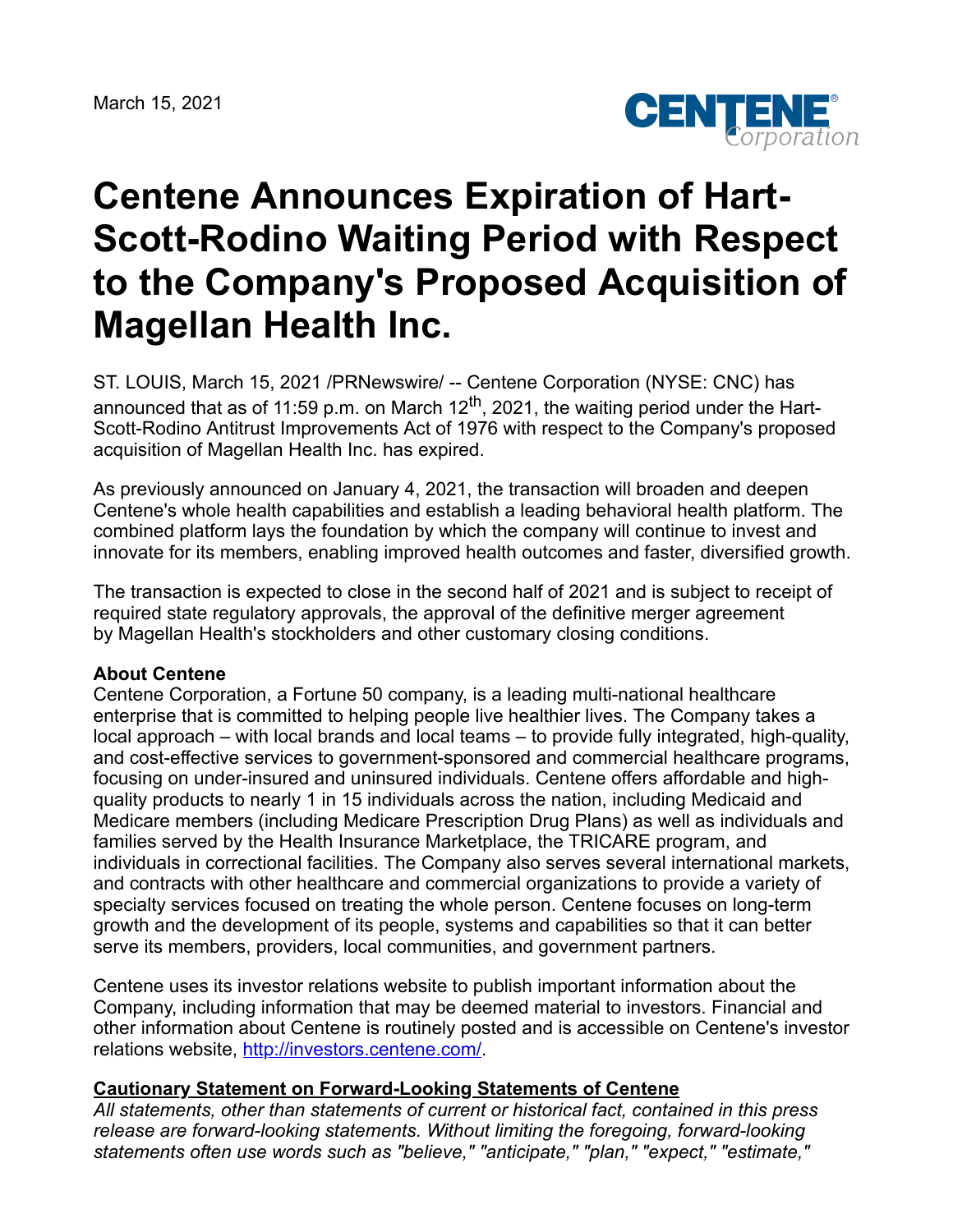*"intend," "seek," "target," "goal," "may," "will," "would," "could," "should," "can," "continue" and other similar words or expressions (and the negative thereof). Centene (the Company, our, or we) intends such forward-looking statements to be covered by the safe-harbor provisions for forward-looking statements contained in the Private Securities Litigation Reform Act of 1995, and we are including this statement for purposes of complying with these safe-harbor provisions. In particular, these statements include, without limitation, statements about our future operating or financial performance, market opportunity, growth strategy, competition, expected activities in completed and future acquisitions, including statements about the impact of our proposed acquisition of Magellan Health (the Magellan Acquisition), our recently completed acquisition of WellCare Health Plans, Inc. (WellCare and such acquisition, the WellCare Acquisition), other recent and future acquisitions, investments and the adequacy of our available cash resources. These forward-looking statements reflect our current views with respect to future events and are based on numerous assumptions and assessments made by us in light of our experience and perception of historical trends, current conditions, business strategies, operating environments, future developments and other factors we believe appropriate. By their nature, forward-looking statements involve known and unknown risks and uncertainties and are subject to change because they relate to events and depend on circumstances that will occur in the future, including economic, regulatory, competitive and other factors that may cause our or our industry's actual results, levels of activity, performance or achievements to be materially different from any future results, levels of activity, performance or achievements expressed or implied by these forward-looking statements. These statements are not guarantees of future performance and are subject to risks, uncertainties and assumptions. All forward-looking statements included in this press release are based on information available to us on the date hereof. Except as may be otherwise required by law, we undertake no obligation to update or revise the forward-looking statements included in this press release, whether as a result of new information, future events or otherwise, after the date hereof. You should not place undue reliance on any forward-looking statements, as actual results may differ materially from projections, estimates, or other forward-looking statements due to a variety of important factors, variables and events including, but not limited to: the impact of COVID-19 on global markets, economic conditions, the healthcare industry and our results of operations and the response by governments and other third parties; the risk that regulatory or other approvals required for the Magellan Acquisition may be delayed or not obtained or are obtained subject to conditions that are not anticipated that could require the exertion of management's time and our resources or otherwise have an adverse effect on us; the risk that Magellan Health's stockholders do not approve the definitive merger agreement; the possibility that certain conditions to the consummation of the Magellan Acquisition will not be satisfied or completed on a timely basis and accordingly the Magellan Acquisition may not be consummated on a timely basis or at all; uncertainty as to the expected financial performance of the combined company following completion of the Magellan Acquisition; the possibility that the expected synergies and value creation from the Magellan Acquisition or the WellCare Acquisition will not be realized, or will not be realized within the applicable expected time periods; the exertion of management's time and our resources, and other expenses incurred and business changes required, in connection with complying with the undertakings in connection with any regulatory, governmental or third party consents or approvals for the Magellan Acquisition; the risk that unexpected costs will be incurred in connection with the completion and/or integration of the Magellan Acquisition or that the integration of Magellan Health will be more difficult or time consuming than expected; the risk that potential litigation in connection with the Magellan Acquisition may affect the timing or occurrence of the Magellan Acquisition or result in significant costs of defense, indemnification and liability; a downgrade of the credit rating of our indebtedness, which*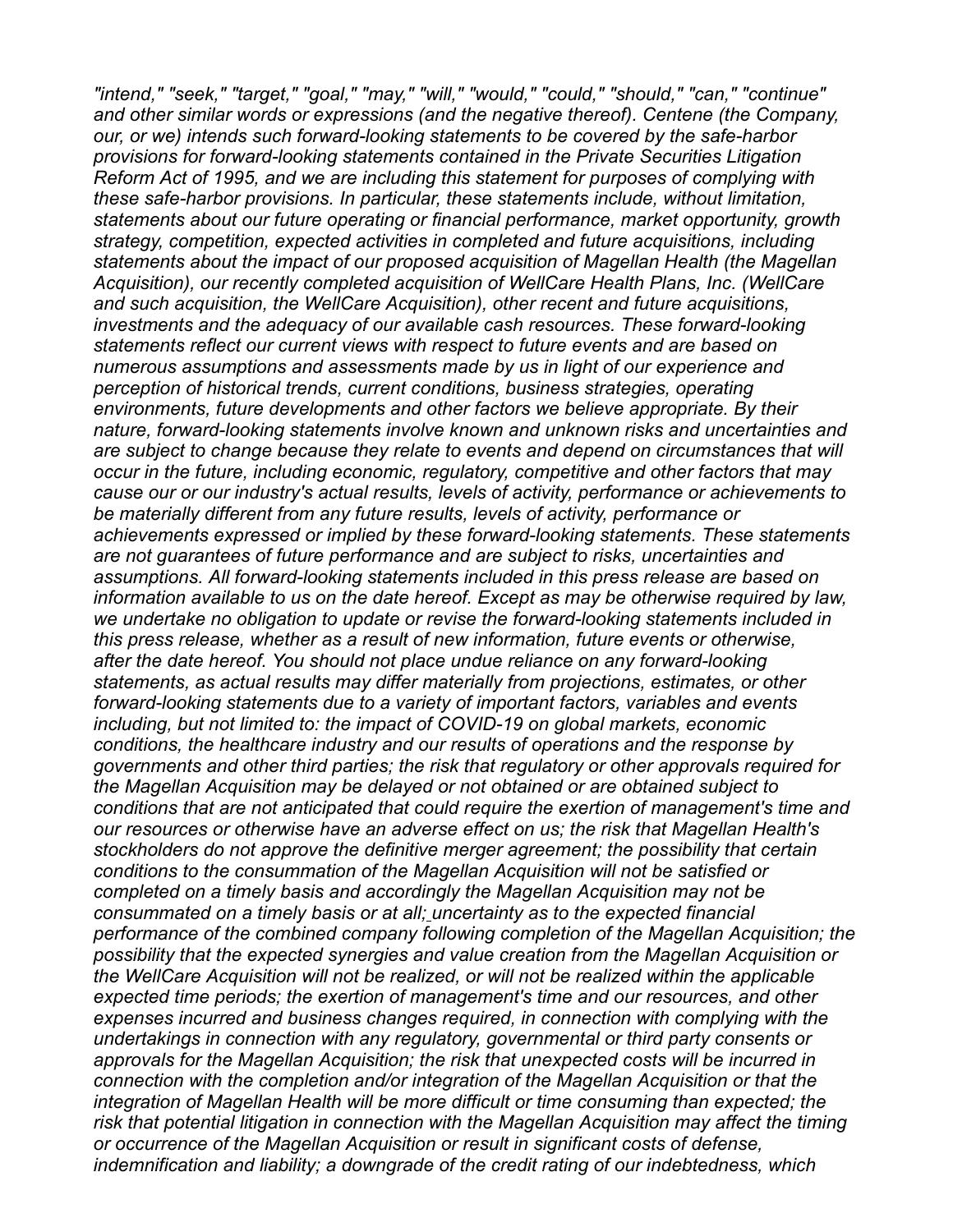*could give rise to an obligation to redeem existing indebtedness; the possibility that competing offers will be made to acquire Magellan Health; the inability to retain key personnel; disruption from the announcement, pendency and/or completion and/or integration of the Magellan Acquisition or the integration of the WellCare Acquisition, or similar risks from other acquisitions we may announce or complete from time to time, including potential adverse reactions or changes to business relationships with customers, employees, suppliers or regulators, making it more difficult to maintain business and operational relationships; our ability to accurately predict and effectively manage health benefits and other operating expenses and reserves, including fluctuations in medical utilization rates due to the impact of COVID-19; competition; membership and revenue declines or unexpected trends; changes in healthcare practices, new technologies, and advances in medicine; increased healthcare costs; changes in economic, political or market conditions; changes in federal or state laws or regulations, including changes with respect to income tax reform or government healthcare programs as well as changes with respect to the Patient Protection and Affordable Care Act (ACA) and the Health Care and Education Affordability Reconciliation Act, collectively referred to as the ACA and any regulations enacted thereunder that may result from changing political conditions, the new administration or judicial actions, including the ultimate outcome in "Texas v. United States of America" regarding the constitutionality of the ACA; rate cuts or other payment reductions or delays by governmental payors and other risks and uncertainties affecting our government businesses; our ability to adequately price products; tax matters; disasters or major epidemics; changes in expected contract start dates; provider, state, federal, foreign and other contract changes and timing of regulatory approval of contracts; the expiration, suspension, or termination of our contracts with federal or state governments (including, but not limited to, Medicaid, Medicare, TRICARE or other customers); the difficulty of predicting the timing or outcome of pending or future legal and regulatory proceedings or government investigations; challenges to our contract awards; cyber-attacks or other privacy or data security incidents; the possibility that the expected synergies and value creation from acquired businesses, including businesses we may acquire in the future, will not be realized, or will not be realized within the expected time period; the exertion of management's time and our resources, and other expenses incurred and business changes required in connection with complying with the undertakings in connection with any regulatory, governmental or third party consents or approvals for acquisitions; disruption caused by significant completed and pending acquisitions making it more difficult to maintain business and operational relationships; the risk that unexpected costs will be incurred in connection with the completion and/or integration of acquisition transactions; changes in expected closing dates, estimated purchase price and accretion for acquisitions; the risk that acquired businesses will not be integrated successfully; restrictions and limitations in connection with our indebtedness; our ability to maintain or achieve improvement in the Centers for Medicare and Medicaid Services (CMS) Star ratings and maintain or achieve improvement in other quality scores in each case that can impact revenue and future growth; availability of debt and equity financing, on terms that are favorable to us; inflation; foreign currency fluctuations; and risks and uncertainties discussed in the reports that Centene has filed with the Securities and Exchange Commission. This list of important factors is not intended to be exhaustive. We discuss certain of these matters more fully, as well as certain other factors that may affect our business operations, financial condition and results of operations, in our filings with the Securities and Exchange Commission (SEC), including our annual report on Form 10-K, quarterly reports on Form 10-Q and current reports on Form 8-K. Due to these important factors and risks, we cannot give assurances with respect to our future performance, including without limitation our ability to maintain adequate premium levels or our ability to control our future medical and selling, general and administrative costs.*